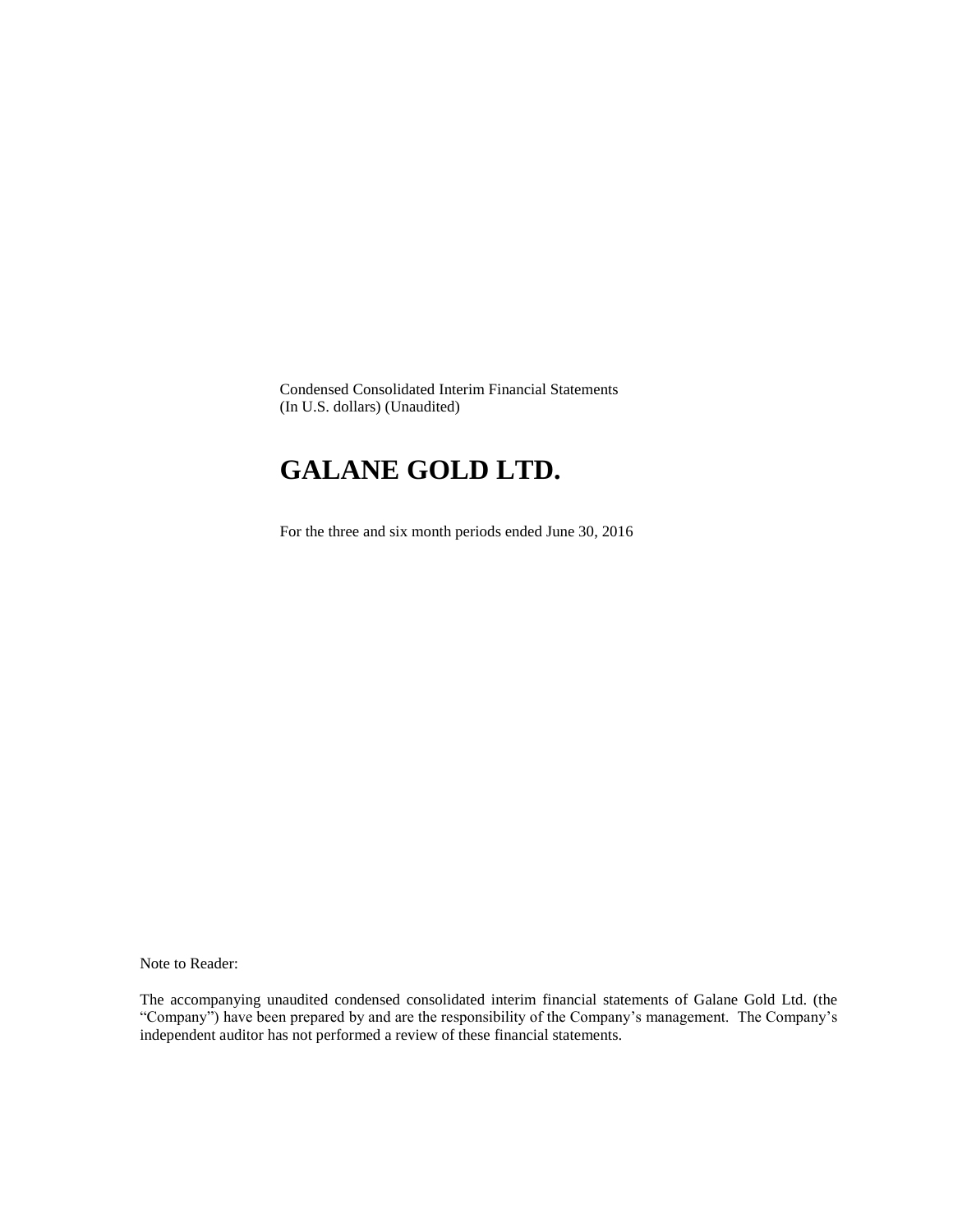Condensed Consolidated Interim Statement of Financial Position (In U.S. dollars) (Unaudited)

As at June 30, 2016 and December 31, 2015

|                                                                                                                                                                      |              | June 30,         |               | December 31, |
|----------------------------------------------------------------------------------------------------------------------------------------------------------------------|--------------|------------------|---------------|--------------|
|                                                                                                                                                                      | <b>Notes</b> | 2016             |               | 2015         |
| Assets<br>Cash<br>Trade and other receivables<br>Inventories<br>Mining and exploration properties<br>Plant and equipment<br>Accounts payable and accrued liabilities |              |                  |               |              |
| Current assets:                                                                                                                                                      |              |                  |               |              |
|                                                                                                                                                                      |              | \$<br>2,430,555  | <sup>\$</sup> | 1,887,179    |
|                                                                                                                                                                      | 7            | 918,226          |               | 859,454      |
|                                                                                                                                                                      | 8            | 8,414,674        |               | 8,729,705    |
|                                                                                                                                                                      |              | 11,763,455       |               | 11,476,338   |
| Non-current assets:                                                                                                                                                  |              |                  |               |              |
|                                                                                                                                                                      | 9            | 33,060,652       |               | 34,196,825   |
|                                                                                                                                                                      | 9            | 2,479,464        |               | 2,607,674    |
|                                                                                                                                                                      |              | 35,540,116       |               | 36,804,499   |
|                                                                                                                                                                      |              | \$<br>47,303,571 | <sup>\$</sup> | 48,280,837   |
| Liabilities and Shareholders' Equity                                                                                                                                 |              |                  |               |              |
| Current liabilities:                                                                                                                                                 |              |                  |               |              |
|                                                                                                                                                                      | 11           | \$<br>7,984,732  |               | 8,538,785    |
| Current portion of interest bearing loans and borrowings                                                                                                             | 12           | 3,384,387        |               | 5,709,605    |
|                                                                                                                                                                      |              | 11,369,119       |               | 14,248,390   |
|                                                                                                                                                                      |              |                  |               |              |

| Current portion of interest bearing loans and borrowings | 12 | 3,384,387        |              | 5,709,605    |
|----------------------------------------------------------|----|------------------|--------------|--------------|
|                                                          |    | 11,369,119       |              | 14,248,390   |
| Non-current liabilities:                                 |    |                  |              |              |
| Interest-bearing loans and borrowings                    | 12 | 11,478,526       |              | 8,195,566    |
| Warrants denominated in a foreign currency               | 14 | 115,822          |              | 113,349      |
| Restoration and rehabilitation provision                 | 10 | 3,886,941        |              | 3,656,728    |
|                                                          |    | 15,481,289       |              | 11,965,643   |
| Shareholders' equity:                                    |    |                  |              |              |
| Share capital                                            | 14 | \$<br>36,957,247 | $\mathbb{S}$ | 36,401,916   |
| Reserves                                                 | 14 | 1,925,718        |              | 1,814,369    |
| Retained earnings                                        |    | (18, 594, 264)   |              | (16,760,292) |
| Equity attributable to Galane Gold Ltd. Shareholders     |    | 20,288,701       |              | 21,455,993   |
| Non-controlling interest                                 |    | 164,462          |              | 610,811      |
|                                                          |    | 20,453,163       |              | 22,066,804   |
|                                                          |    | \$<br>47.303.571 | \$           | 48.280.837   |

Commitments and contingencies (note 16)

Approved and authorized by the Board for issue on August 18, 2016:

| "Ravi Sood" | Director | "Ian Egan" | Director |
|-------------|----------|------------|----------|
|-------------|----------|------------|----------|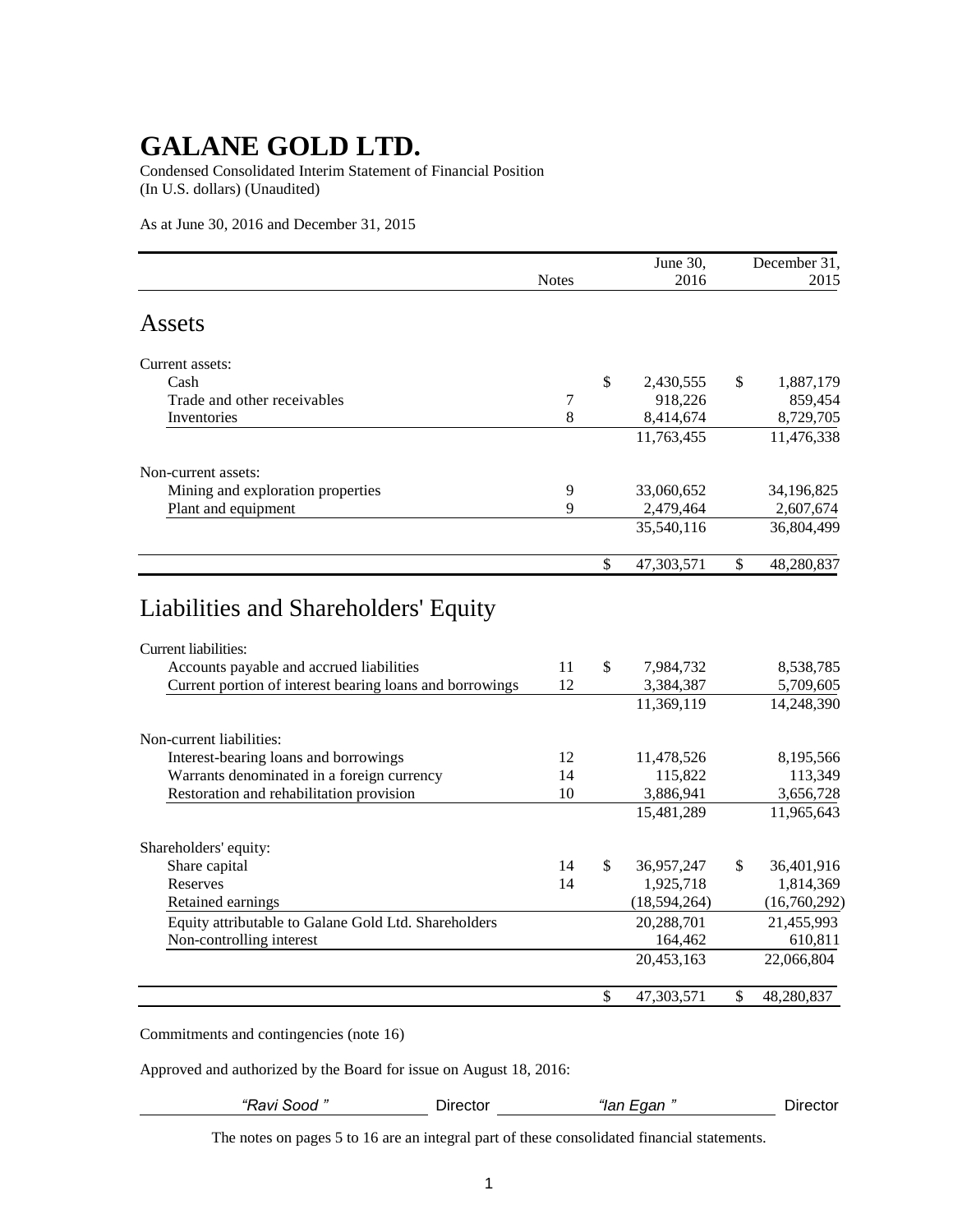Condensed Consolidated Interim Statement of Earnings and Comprehensive Earnings (In U.S. dollars) (Unaudited)

Three and six month periods ended June 30, 2016

|                                                       |             | Three Months    |               | Three Months |                         | <b>Six Months</b> |                           | <b>Six Months</b> |
|-------------------------------------------------------|-------------|-----------------|---------------|--------------|-------------------------|-------------------|---------------------------|-------------------|
|                                                       |             | Ended           |               | Ended        |                         | Ended             |                           | Ended             |
|                                                       |             | June 30,        |               | June 30,     |                         | June 30,          |                           | June 30,          |
|                                                       | <b>Note</b> | 2016            |               | 2015         |                         | 2016              |                           | 2015              |
|                                                       |             |                 |               |              |                         |                   |                           |                   |
| Mining Revenue                                        |             | \$<br>9,339,617 | \$.           | 5,173,304    | \$.                     | 16,689,328        | \$.                       | 10,938,059        |
| <b>Mining Costs</b>                                   | 15          | 8,117,516       |               | 7,744,587    |                         | 16,282,119        |                           | 14,845,218        |
| Earnings from mining operations                       |             | \$<br>1,222,101 | \$            | (2,571,283)  | $\mathbb{S}$            | 407,209           | \$                        | (3,907,159)       |
| Expenses:                                             |             |                 |               |              |                         |                   |                           |                   |
| <b>Exploration</b> costs                              |             | 7,990           |               | 45,645       |                         | 15,361            |                           | 82,310            |
| Foreign exchange loss (gain)                          |             | 2,715           |               | 7,722        |                         | 472,379           |                           | (124,798)         |
| Corporate general and administration                  | 15          | 472,401         |               | 547,318      |                         | 986,890           |                           | 1,132,329         |
| Financing costs (income)                              | 15          | 217,880         |               | 140,232      |                         | 338,867           |                           | 281,017           |
| Other expenses                                        | 15          | 421,942         |               | (5,041)      |                         | 874,333           |                           | (1, 491)          |
|                                                       |             | \$<br>1,122,928 | \$            | 735,876      | \$                      | 2,687,530         | \$                        | 1,369,367         |
|                                                       |             |                 |               |              |                         |                   |                           |                   |
| (Loss) earnings from comprehensive (loss) earnings    |             |                 |               |              |                         |                   |                           |                   |
| for the period before taxation                        |             | \$<br>99,173    | \$            | (3,307,159)  | \$                      | (2,280,321)       | \$                        | (5,276,526)       |
| Taxation                                              | 13          | \$              | \$            |              | \$                      |                   | \$                        |                   |
| Net (loss) earnings and comprehensive (loss) earnings |             |                 |               |              |                         |                   |                           |                   |
| for the period                                        |             | \$<br>99,173    | $\mathbb{S}$  | (3,307,159)  | $\frac{1}{2}$           | (2,280,321)       | \$                        | (5,276,526)       |
|                                                       |             |                 |               |              |                         |                   |                           |                   |
| Attributable to:                                      |             |                 |               |              |                         |                   |                           |                   |
| Equity holders of Galane Gold Ltd                     |             | \$<br>190,705   | $\mathcal{S}$ | (3,307,159)  | $\sqrt[6]{\frac{1}{2}}$ | (1,833,972)       | $\boldsymbol{\mathsf{S}}$ | (5,276,526)       |
| Non-controlling interest                              |             | \$<br>(91, 532) | \$            |              | \$                      | (446, 349)        | \$                        |                   |
| Net (loss) earnings and comprehensive (loss) earnings |             |                 |               |              |                         |                   |                           |                   |
| for the period                                        |             | \$<br>99,173    | \$            | (3,307,159)  | \$                      | (2,280,321)       | \$                        | (5,276,526)       |
|                                                       |             |                 |               |              |                         |                   |                           |                   |
|                                                       |             |                 |               |              |                         |                   |                           |                   |
| Basic (loss) earnings per common share                | 14          | \$<br>$0.00\,$  | $\mathcal{S}$ | $(0.06)$ \$  |                         | $(0.02)$ \$       |                           | (0.10)            |
| Fully diluted (loss) earnings per common share        | 14          | \$<br>0.00      | $\mathcal{S}$ | $(0.06)$ \$  |                         | $(0.02)$ \$       |                           | (0.10)            |
| Weighted average number of common shares- basic       | 14          | 112,065,552     |               | 52,823,065   |                         | 91,689,997        |                           | 52,821,685        |
| Weighted average number of common shares- fully       |             |                 |               |              |                         |                   |                           |                   |
| diluted                                               | 14          | 115,952,444     |               | 52,823,065   |                         | 91,689,997        |                           | 52,821,685        |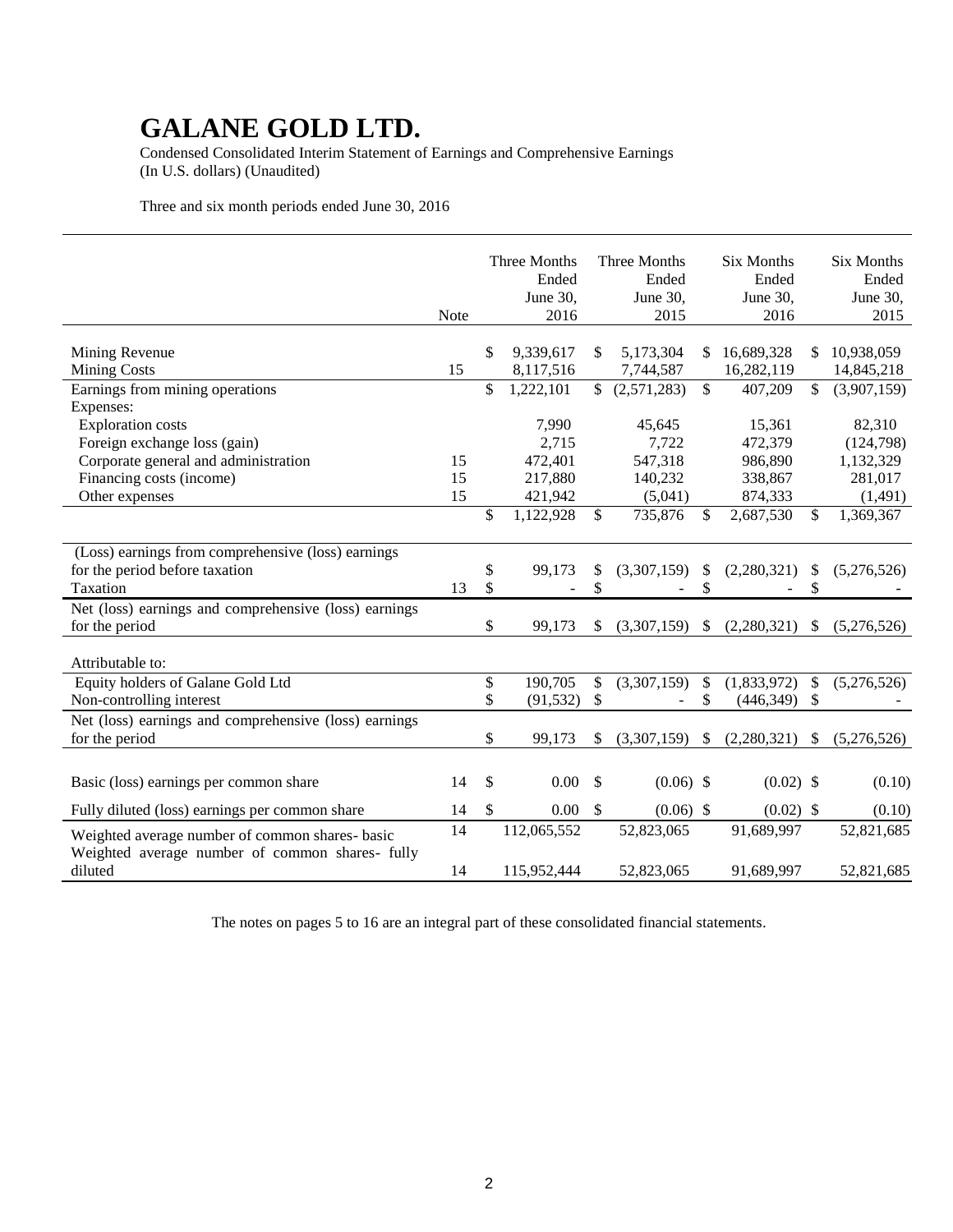Condensed Consolidated Interim Statement of Changes in Equity (In U.S. Dollars) (Unaudited)

Six month periods ended June 30, 2016 and 2015

|                                                                                   |              | <b>Capital Stock</b> |               | <b>Reserves</b>                   |                                    |                                                         |                                               |              |
|-----------------------------------------------------------------------------------|--------------|----------------------|---------------|-----------------------------------|------------------------------------|---------------------------------------------------------|-----------------------------------------------|--------------|
|                                                                                   | <b>Notes</b> | <b>Number</b>        | Amount        | <b>Stock</b><br>based<br>payments | <b>Retained</b><br><b>Earnings</b> | <b>Attributable</b><br>to Galane<br><b>Shareholders</b> | Non-<br><b>Controlling</b><br><b>Interest</b> | Total        |
|                                                                                   |              |                      |               |                                   |                                    |                                                         |                                               |              |
| Balance as at December 31, 2014                                                   |              | 52,280,290           | \$ 35,392,969 | \$1,487,961                       | \$(8,067,324)                      | \$28,813,606                                            | \$<br>$\overline{\phantom{a}}$                | \$28,813,606 |
| Stock-based compensation for the period<br>Net loss for the six months ended June |              |                      |               | 213,466                           |                                    | 213,466                                                 | $\blacksquare$                                | 213,466      |
| 30, 2015                                                                          |              |                      |               |                                   | (5,276,526)                        | (5,276,526)                                             | $\blacksquare$                                | (5,276,526)  |
| Balance as at June 30, 2015                                                       |              | 52,820,290           | 35,392,969    | 1,701,427                         | (13,343,850)                       | 23,750,546                                              | $\overline{\phantom{a}}$                      | 23,750,546   |
| Balance as at December 31, 2015                                                   |              | 71,314,442           | 36,401,916    | 1,814,369                         | (16,760,292)                       | 21,455,993                                              | 610,811                                       | 22,066,804   |
| <b>Rights Offering</b>                                                            | 15           | 71,314,442           | 555,331       |                                   |                                    | 555,331                                                 | $\overline{\phantom{a}}$                      | 555,331      |
| Stock-based compensation for the period                                           | 15           |                      |               | 111,349                           |                                    | 111,349                                                 |                                               | 111,349      |
| Net loss for the six months ended June                                            |              |                      |               |                                   |                                    |                                                         |                                               |              |
| 30, 2016                                                                          |              |                      |               |                                   | (1,833,972)                        | (1,833,972)                                             | (446, 349)                                    | (2,280,321)  |
| Balance as at June 30, 2016                                                       |              | 142,628,884          | 36,957,247    | 1,925,718                         | (18,594,264)                       | 20,288,701                                              | 164,462                                       | 20,453,163   |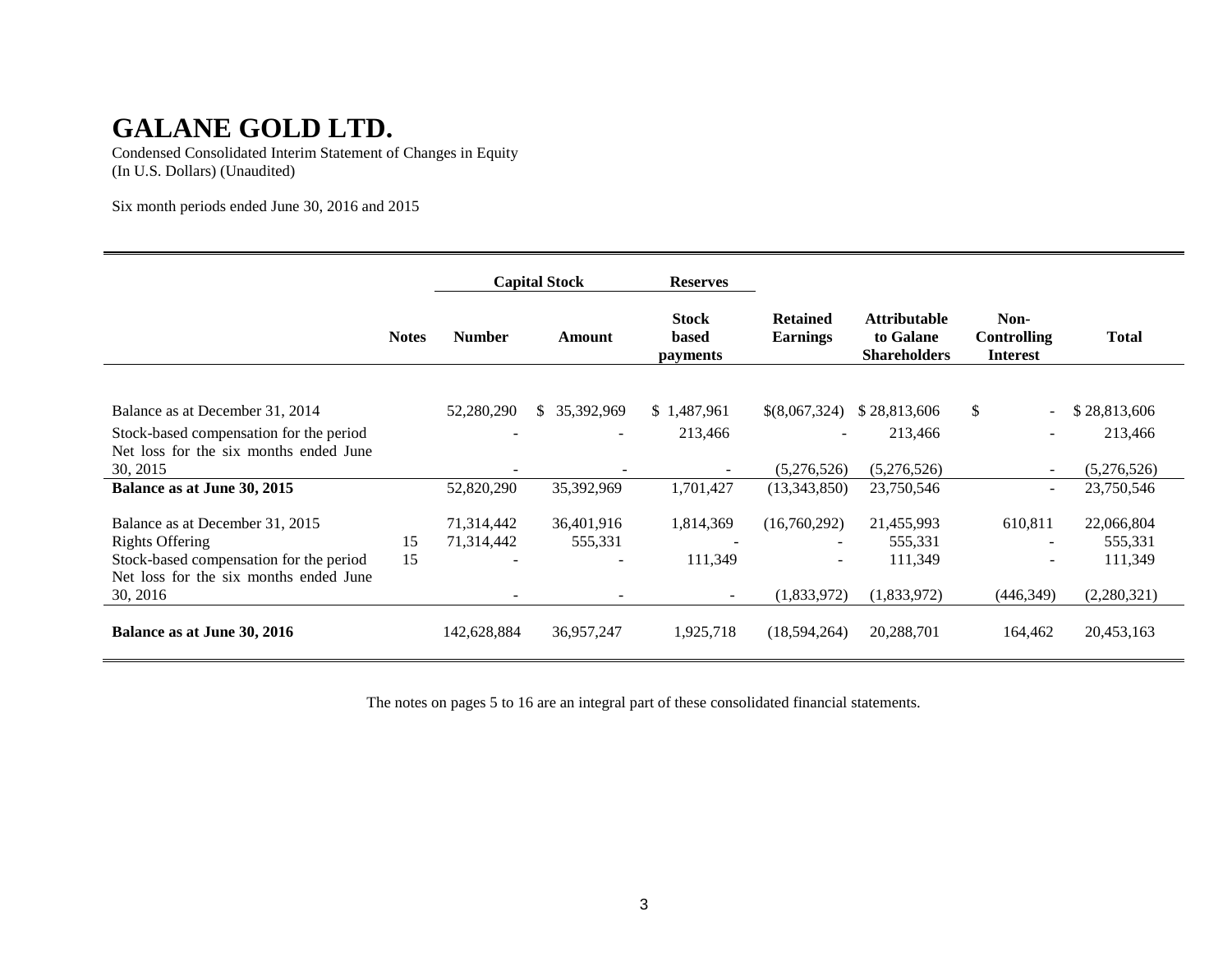Condensed Consolidated Interim Statement of Cash Flows (In U.S. Dollars) (Unaudited)

Six month period ended June 30,

|                                                    | <b>Notes</b> |               | 2016        |               | 2015        |
|----------------------------------------------------|--------------|---------------|-------------|---------------|-------------|
| Cash flows from operating activities:              |              |               |             |               |             |
| Net (loss) earnings for the period                 |              | $\mathcal{S}$ | (2,280,321) | \$            | (5,276,526) |
| Items not involving cash:                          |              |               |             |               |             |
| Loss on revaluation of warrants                    |              |               | 2,473       |               |             |
| Deferral of royalties                              | 12           |               | 866,410     |               | 494,806     |
| Depreciation and amortization                      | 9            |               | 1,955,704   |               | 1,771,318   |
| Share based compensation                           | 15           |               | 111,349     |               | 213,466     |
| Accretion                                          | 10           |               | 115,693     |               | 157,410     |
| Interest expense                                   | 15           |               | 223,175     |               | 123,607     |
| Foreign exchange (gain) loss                       |              |               | 268,929     |               | (381, 884)  |
| Working capital adjustments:                       |              |               |             |               |             |
| Change in trade and other receivables              |              |               | (51,016)    |               | 381,209     |
| Change in inventories                              |              |               | 315,031     |               | 2,635,066   |
| Change in trade and other payables relating to     |              |               |             |               |             |
| operating activities                               |              |               | (691, 983)  |               | 877,087     |
| Cash flows from operating activities               |              |               | 835,444     |               | 955,559     |
| Cash flows from investing activities:              |              |               |             |               |             |
| Mining assets acquired                             | 9            |               | (691, 321)  |               | (4,981,151) |
| Cash flows used in investing activities            |              |               | (691,321)   |               | (4,981,151) |
| Cash flow from financing activities:               |              |               |             |               |             |
| Interest paid                                      |              |               |             |               | (123, 607)  |
| <b>Rights Offering</b>                             | 14           |               | 555,331     |               |             |
| Repayment of interest bearing loans                |              |               | (120,000)   |               | (1,108,000) |
| Capital lease obligations                          |              |               | (47,702)    |               | (71, 827)   |
| Cash flows from financing activities               |              |               | 387,629     |               | (1,303,434) |
| (Decrease) Increase in cash                        |              |               | 531,752     |               | (5,329,026) |
| Effect of unrealized foreign exchange gain on cash |              |               | 11,624      |               | (16, 636)   |
| Cash, at January 1                                 |              |               | 1,887,179   |               | 9,653,807   |
| Cash, at June 30                                   |              | \$            | 2,430,555   | $\mathcal{S}$ | 4,308,145   |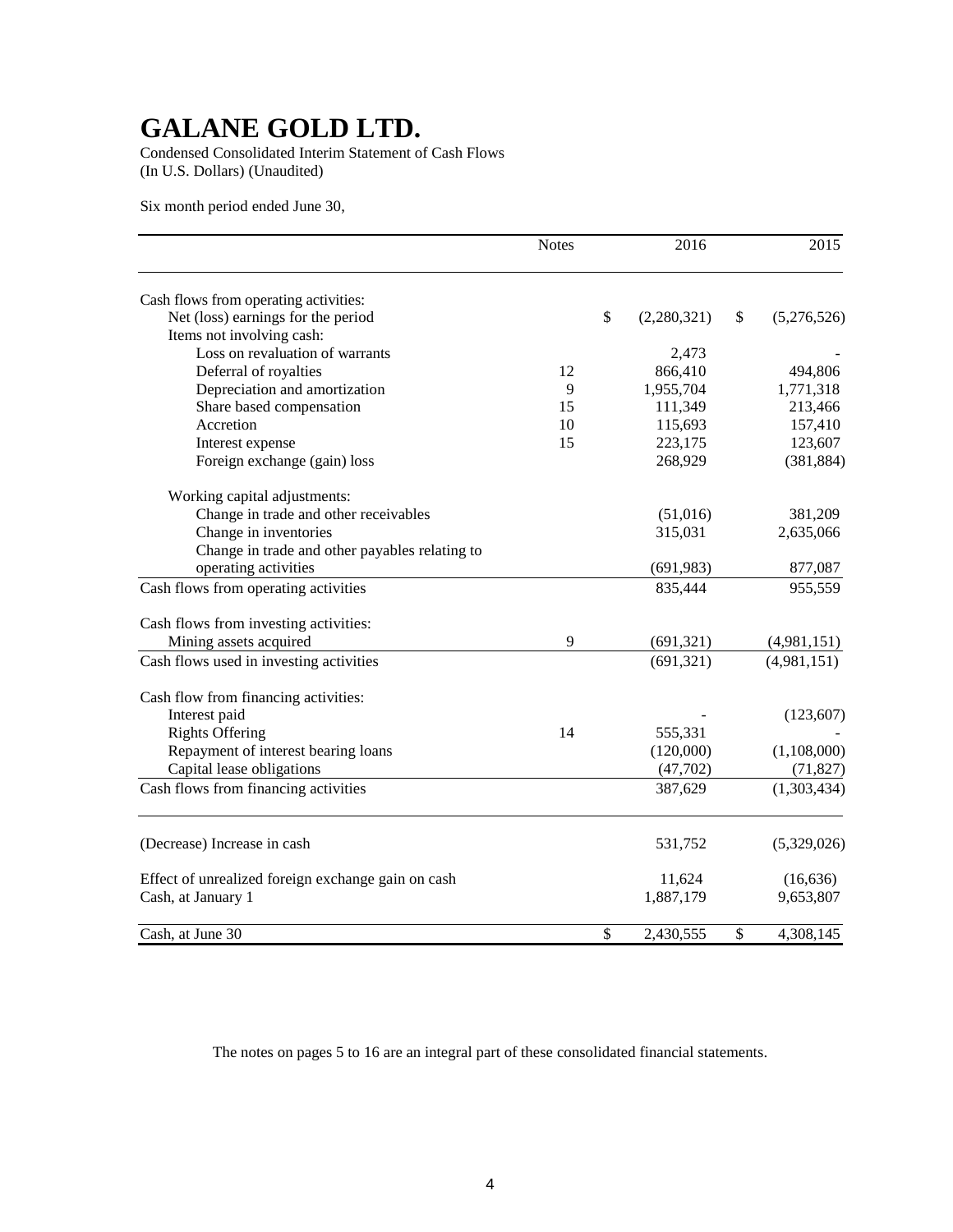Notes to the Unaudited Condensed Consolidated Interim Financial Statements

For the three and six months ended June 30, 2016and 2015

### **1. Corporate Information**

Galane Gold Ltd. (the "Company") operates through its wholly-owned subsidiary, Galane Gold Mines Ltd. which was incorporated under the *Business Corporations Act* (Ontario) on November 15, 2010 and whose principal business activities are the exploration for, development of, and operation of gold mining properties. The Company's registered and head office is located at Suite 1800, 181 Bay St., Toronto, Ontario, Canada.

## **2. Basis of preparation:**

## **(a) Statement of compliance**

The unaudited condensed consolidated interim financial statements (the "Financial Statements") of the Company and all of its subsidiaries as at and for the three and six months ended June 30, 2016 have been prepared in accordance with IAS 34, Interim Financial Reporting, and do not include all of the information required for full annual consolidated financial statements. Accordingly certain information and disclosures normally included in annual financial statements prepared in accordance with International Financial Reporting Standards ("IFRS") have been omitted or condensed.

## **(b) Significant accounting judgments, estimates and assumptions**

The preparation of the Financial Statements in conformity with IFRS requires management to make judgments, estimates and assumptions that affect the reported amounts of assets, liabilities and contingent liabilities at the date of the Financial Statements and reported amounts of revenues and expenses during the reporting period. Estimates and assumptions are continuously evaluated and are based on management's experience and other factors, including expectations of future events that are believed to be reasonable under the circumstances. Actual results may differ from these estimates. The particular areas of estimation uncertainty and critical judgments are outlined in detail in the annual audited consolidated financial statements for the year ended December 31, 2015 (the "Annual Financial Statements").

## **(c) Basis of consolidation**

The significant subsidiaries of the Company are accounted for as follows:

|                                 | Country of<br>Incorporation | % equity interest<br>June 30, 2016 | Accounting<br>Method |
|---------------------------------|-----------------------------|------------------------------------|----------------------|
|                                 |                             |                                    |                      |
| Galane Gold Mines Ltd.          | Canada                      | 100%                               | Consolidation        |
| Mupane Gold Mines Limited       | <b>Mauritius</b>            | 100%                               | Consolidation        |
| Gallery Gold Pty Ltd.           | Australia                   | 100\%                              | Consolidation        |
| Mupane Gold Mining (Pty) Ltd.   | <b>Botswana</b>             | 100%                               | Consolidation        |
| The Northern Lights Exploration |                             |                                    |                      |
| Company (Pty) Ltd.              | <b>Botswana</b>             | 100\%                              | Consolidation        |
| Galaxy Gold Mining Limited      | South Africa                | 74%                                | Consolidation        |

The Company's other subsidiaries are Galane Gold Botswana (Pty) Ltd. (Botswana) (100% owned), Galaxy Gold Reefs (PTY) Ltd. (74% owned) and Shashe Mines (Pty) Ltd. (Botswana) (85% owned).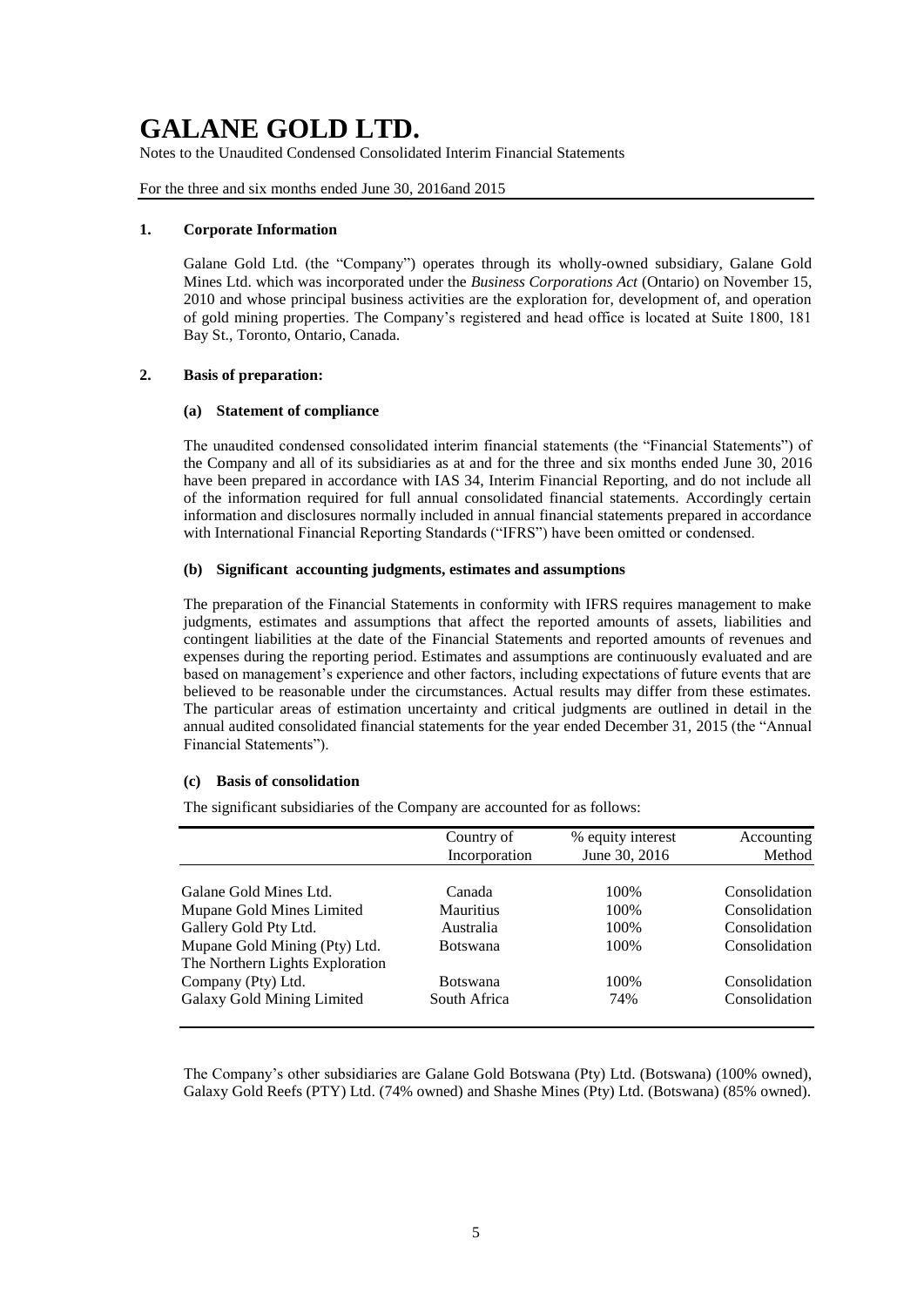Notes to the Unaudited Condensed Consolidated Interim Financial Statements

For the three and six months ended June 30, 2016 and 2015

## **2. Basis of preparation (continued):**

## **(c) Basis of consolidation (continued)**

Subsidiaries consist of entities over which the Company is exposed to, or has rights to, variable returns as well as the ability to affect those returns through the power to direct the relevant activities of the entity. The financial statements of subsidiaries are included in the consolidated financial statements from the date that control commences until the date that control ceases. The financial information of the subsidiaries are prepared for the same reporting period as the parent company, using consistent accounting policies.

All balances, income and expenses and unrealized gains and losses resulting from transactions amongst subsidiaries of the Company are eliminated on consolidation.

## **(d) Functional and presentation currency**

The consolidated financial statements are presented in U.S. dollars, which is the functional currency of the Company and each of its subsidiaries. All amounts are in U.S. dollars, except where otherwise indicated.

## **3. Significant Accounting Policies:**

These Financial Statements have been prepared following the same accounting policies and methods of computation as the Annual Financial Statements.

## **4. Future Accounting Policies:**

The following new standards and amendments to standards and interpretations which were issued but not yet effective for the quarter ended June 30, 2016, have not been applied in preparing these Financial Statements. They are summarized as follows:

### **(a) IFRS 9 – Financial instruments**

The IASB has issued IFRS 9, Financial Instruments, which is a four-part project proposing to replace IAS 39, Financial Instruments: Recognition and Measurement. IFRS 9 is effective for annual periods beginning or after January 1, 2018, with early adoption permitted. The Company will evaluate the impact of the change to its financial statements based on the characteristics on its financial instruments at the time of adoption.

## **(b) IFRS 15 – Revenue from Contracts with Customers**

In May 2014, the IASB issued IFRS 15, Revenue from Contracts with Customers (IFRS 15). The standard replaces IAS 11 "Construction Contracts", IAS 18 "Revenue", IFRIC 13 "Customer Loyalty Programmes", IFRIC 15 "Agreements for the Construction of Real Estate", IFRIC 18 "Transfer of Assets From Customers" and SIC 31 "Revenue – Barter Transactions Involving Advertising Services". IFRS 15 is effective for periods beginning on or after January 1, 2018, permits early adoption, and is to be applied retrospectively. IFRS 15 clarifies the principles for recognizing revenue from contracts with customers. The Company is in the process of evaluating the requirements of the new standard.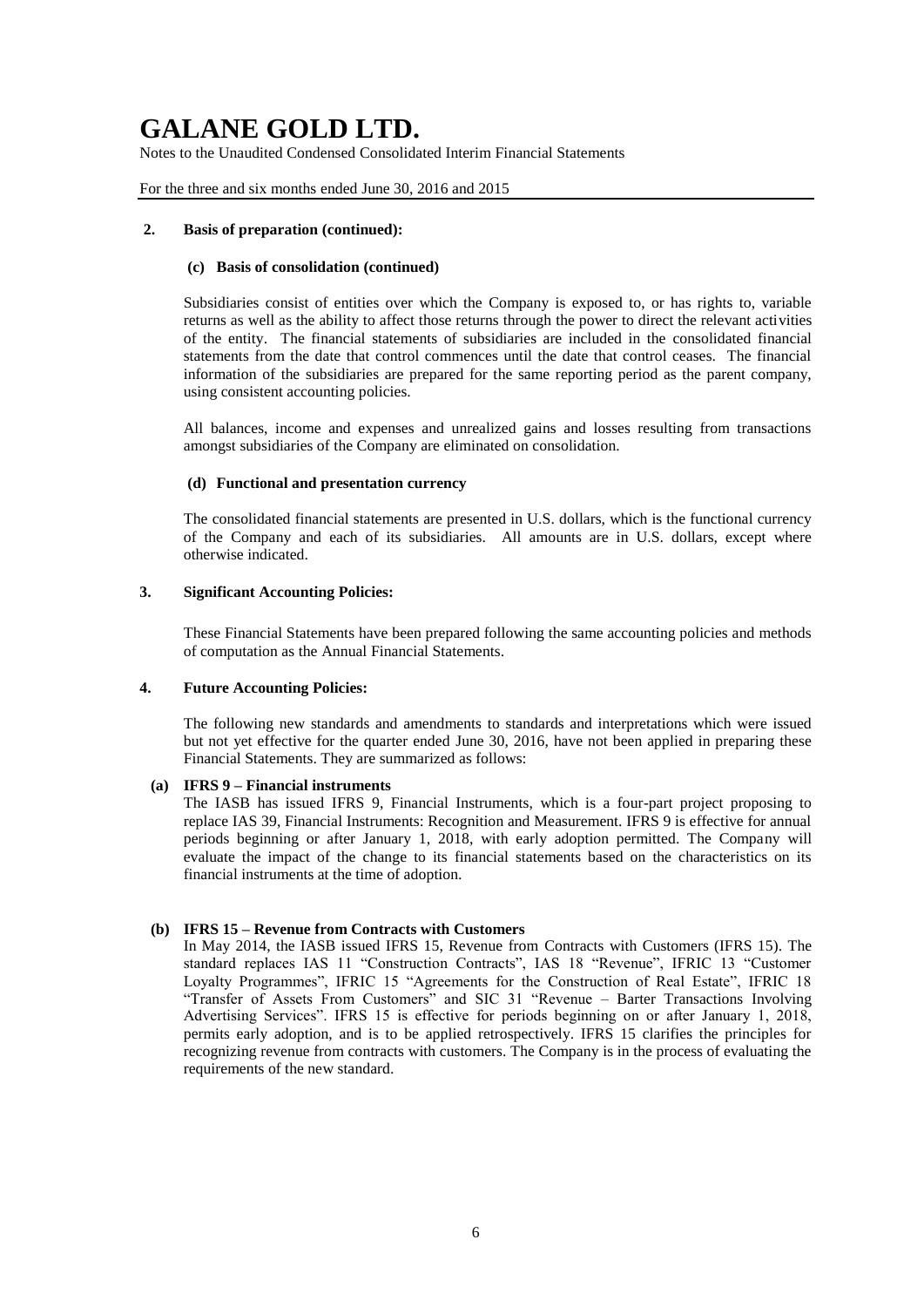Notes to the Unaudited Condensed Consolidated Interim Financial Statements

For the three and six months ended June 30, 2016 and 2015

## **4. Future accounting policies (continued…)**

## **(c) IFRS 16 – Leases**

In January 2016, the IASB issued IFRS 16 "Leases" ("IFRS 16"). This standard is effective for annual periods beginning on or after January 1, 2019, and permits early adoption, provided IFRS 15, has been applied, or is applied at the same date as IFRS 16. IFRS 16 requires lessees to recognize assets and liabilities for most leases. The Company is in the process of determining the impact of IFRS 16 on its consolidated financial statements.

**(d) Amendment to IFRS 2 – Classification and measurement of share based payment transactions** On June 20, 2016, the IASB issued amendments to IFRS 2 Share-based Payment, clarifying how to account for certain types of share-based payment transactions.

The amendments apply for annual periods beginning on or after January 1, 2018. As a practical simplification, the amendments can be applied prospectively. Retrospective, or early, application is permitted if information is available without the use of hindsight. The amendments provide requirements on the accounting for:

• the effects of vesting and non-vesting conditions on the measurement of cash-settled share-based payments;

 share-based payment transactions with a net settlement feature for withholding tax obligations; and

 a modification to the terms and conditions of a share-based payment that changes the classification of the transaction from cash-settled to equity-settled.

The Company intends to adopt the amendments to IFRS 2 in its financial statements for the annual period beginning on January 1, 2018. The extent of the impact of adoption of the standard has not yet been determined.

## **5. Acquisitions:**

On November 20, 2015 and December 23, 2015, the Company closed the acquisition of a majority of the issued and outstanding ordinary shares (each, a "Galaxy Share") of Galaxy Gold Mining Limited ("Galaxy"), a gold mining company with operations in the Mpumalanga Province of South Africa. The Company has made an offer to all other shareholders of Galaxy to acquire the remaining Galaxy Shares on economically equivalent terms which will close on September 14, 2016.

A wholly-owned subsidiary of the Company acquired approximately 74% of the issued and outstanding Galaxy Shares in exchange for 18,334,492 common shares with an aggregate value of approximately Cdn.\$1.1 million, based on a deemed price of Cdn.\$0.07 per common share, and common share purchase warrants exercisable to acquire an aggregate of up to 4,076,598 common shares until November 20, 2017 at Cdn.\$0.175 per common share. The Company had advanced \$149,853 to Galaxy before the acquisition to fund working capital upon acquisition this amount has been treated as part of the acquisition cost.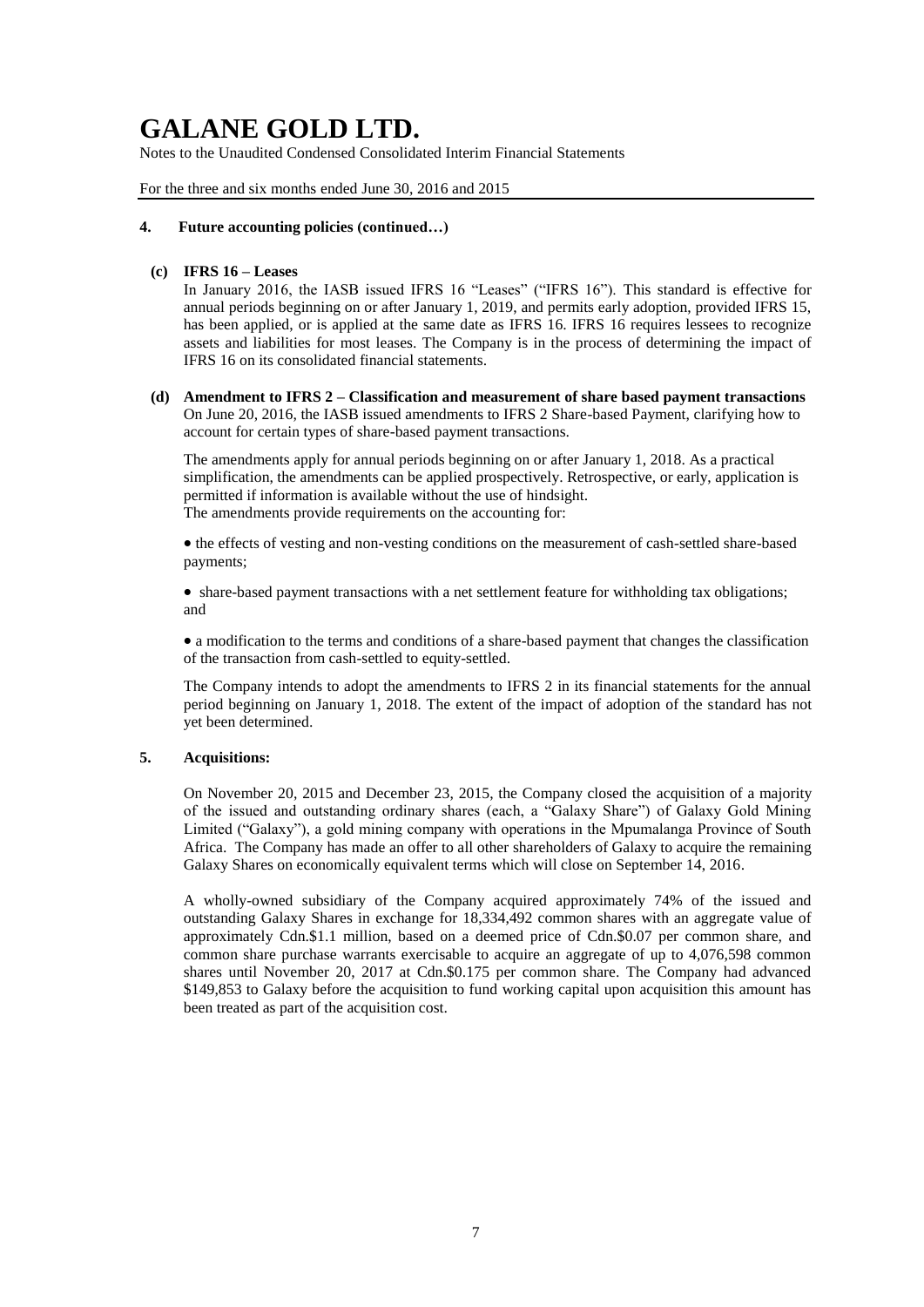Notes to the Unaudited Condensed Consolidated Interim Financial Statements

For the three and six months ended June 30, 2016 and 2015

### **5. Acquisitions (continued…):**

The preliminary allocation of the purchase price to assets and liabilities acquired is provided below. Final valuations of assets and liabilities are not yet complete due to the timing of the acquisition and the inherent complexity associated with the valuations. The preliminary allocation is subject to adjustment with the final allocation to be completed in 2016.

| Mining properties                              | \$12,526,313    |
|------------------------------------------------|-----------------|
| Inventory                                      | 59,504          |
| Other current assets                           | 250,300         |
| Cash                                           | 2,329           |
| Trade and other payables                       | (3,309,382)     |
| Interest bearing loans                         | (6,330,133)     |
| Restoration and rehabilitation provision       | (1,539,922)     |
| Net assets                                     | \$<br>1,659,009 |
|                                                |                 |
| Consideration:                                 |                 |
| Cash consideration                             | \$<br>149,853   |
| Share and warrant consideration                |                 |
| $\bullet$ 18,332,492 common shares             | 964,465         |
| • 4,076,598 warrants to purchase common shares | 113,349         |
| Non-controlling interest $(1)$                 | 431,342         |
| Acquisition of subsidiary                      | \$<br>1,659,009 |

 $<sup>(1)</sup>$  The non-controlling interest was measured at fair value at the date of the acquisition.</sup>

## **6. Financial instruments:**

The following table presents the carrying and estimated fair values of the Company's financial instruments.

|                                                         |     | Carrying and Fair value |    |              |
|---------------------------------------------------------|-----|-------------------------|----|--------------|
| <b>Financial Assets</b>                                 |     | June $30$ ,             |    | December 31, |
|                                                         |     | 2016                    |    | 2015         |
|                                                         |     |                         |    |              |
| Cash (level 1 of fair value hierarchy $(4)$ )           | \$  | 2,430,555               | -S | 1,887,179    |
| Trade and other receivables <sup>(1)</sup>              |     | 918,226                 |    | 859,454      |
|                                                         | \$  | 3,348,781               |    | 2,746,633    |
|                                                         |     |                         |    |              |
| <b>Financial Liabilities</b>                            |     |                         |    |              |
| Accounts payable and accrued liabilities <sup>(2)</sup> | \$  |                         | -S |              |
|                                                         |     | 7,984,732               |    | 8,538,785    |
| Warrants denominated in a foreign currency              |     |                         |    |              |
| (level 2 of fair value hierarchy <sup>(4)</sup> )       |     | 115,822                 |    | 113,349      |
| Loans and borrowings <sup>(3)</sup>                     |     | 14,862,913              |    | 13,905,171   |
|                                                         | \$. | 22,963,467              |    | 22,557,305   |

(1) The fair value of trade and other receivables approximates the carrying amount given the short maturity period.<br>
The fair value of accounts payable and accrued liabilities approximates the carrying amount given the sh

(2) The fair value of accounts payable and accrued liabilities approximates the carrying amount given the short maturity period.<br>
The fair value of leaps and homovings approximates the segment given the short maturity per The fair value of loans and borrowings approximates the carrying amount given the short maturity period, and the fair market value rate of interest that it carries.

(4) The levels of the fair value hierarchy are defined as follows:

1. Level 1- there are quoted prices in active markets for identical assets or liabilities.

2. Level 2- there are inputs other than quoted prices that are either directly or indirectly observable for the asset or liability.<br>3. Level 3- these are inputs that are not based on observable market data.

Level 3- these are inputs that are not based on observable market data.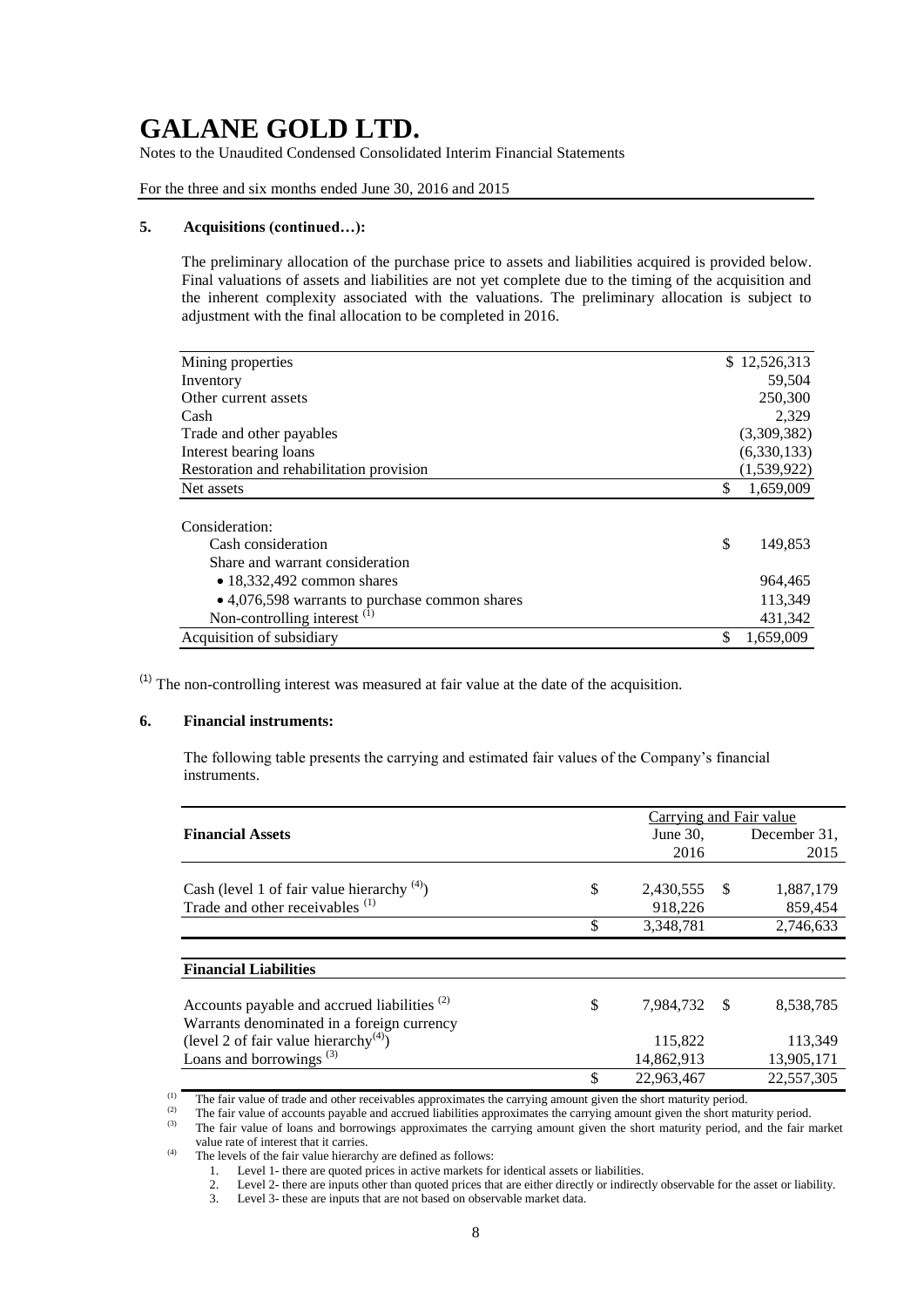Notes to the Unaudited Condensed Consolidated Interim Financial Statements

For the three and six months ended June 30, 2016 and 2015

### **7. Trade and other receivables**

|                   |   | June $30$ , | December 31. |
|-------------------|---|-------------|--------------|
|                   |   | 2016        | 2015         |
| Trade receivables | S | 373,996     | 282,162      |
| Other receivables |   | 28,163      | 4,615        |
| Taxes recoverable |   | 365,576     | 220,566      |
| Prepaid expenses  |   | 150,491     | 352,111      |
|                   |   | 918,226     | 859,454      |

# **8. Inventories**

The amount of inventories recognized as an expense during the period is included in mining costs in the condensed consolidated interim statement of earnings and comprehensive earnings (loss). The carrying values at the end of the respective periods are:

|                 | June 30,        | December 31, |
|-----------------|-----------------|--------------|
|                 | 2016            | 2015         |
| Gold in process | \$<br>1,219,815 | 1,128,858    |
| <b>Supplies</b> | 2,983,365       | 2,782,271    |
| Ore Stockpiles  | 4,211,494       | 4,818,576    |
|                 | \$<br>8.414.674 | 8,729,705    |

# **9. Mining assets**

The continuity of mining assets for the three months ended March 31, 2016 is as follows:

|                                        | Construction  | Mining and          | Plant and                       |                   |
|----------------------------------------|---------------|---------------------|---------------------------------|-------------------|
|                                        | in Progress   | Exploration         | Equipment                       | Total             |
|                                        |               | Properties          |                                 |                   |
| Cost at December 31, 2015 $\,$         | 197,179       | \$<br>78,524,767    | \$<br>6,157,224                 | \$<br>84,879,170  |
| Additions:                             |               |                     |                                 |                   |
| Additions in the period                |               | 691,321             |                                 | 691,321           |
|                                        |               |                     |                                 |                   |
| Cost at June $30, 2016$                | \$<br>197,179 | \$<br>79,216,088 \$ | 6,157,224                       | 85,570,491<br>\$  |
|                                        |               |                     |                                 |                   |
| Accumulated depreciation               |               |                     |                                 |                   |
| and amortization at                    |               |                     |                                 |                   |
| December 31, 2015                      | \$            | \$                  | $(44,327,942)$ \$ $(3,746,729)$ | \$(48,074,671)    |
| Amortization charge for                |               |                     |                                 |                   |
| the period                             |               | (1,827,494)         | (128,210)                       | (1,955,704)       |
|                                        |               |                     |                                 |                   |
| Accumulated depreciation $\varepsilon$ |               |                     |                                 |                   |
| amortization at June 30,               |               |                     |                                 |                   |
| 2016                                   | \$            | \$<br>(46,155,436)  | $$$ (3,874,939)                 | \$ (50,030,375)   |
|                                        |               |                     |                                 |                   |
| Net book value, June 30,               |               |                     |                                 |                   |
| 2016                                   | \$<br>197,179 | \$                  | 33,060,652 \$ 2,282,285         | 35,540,116<br>\$. |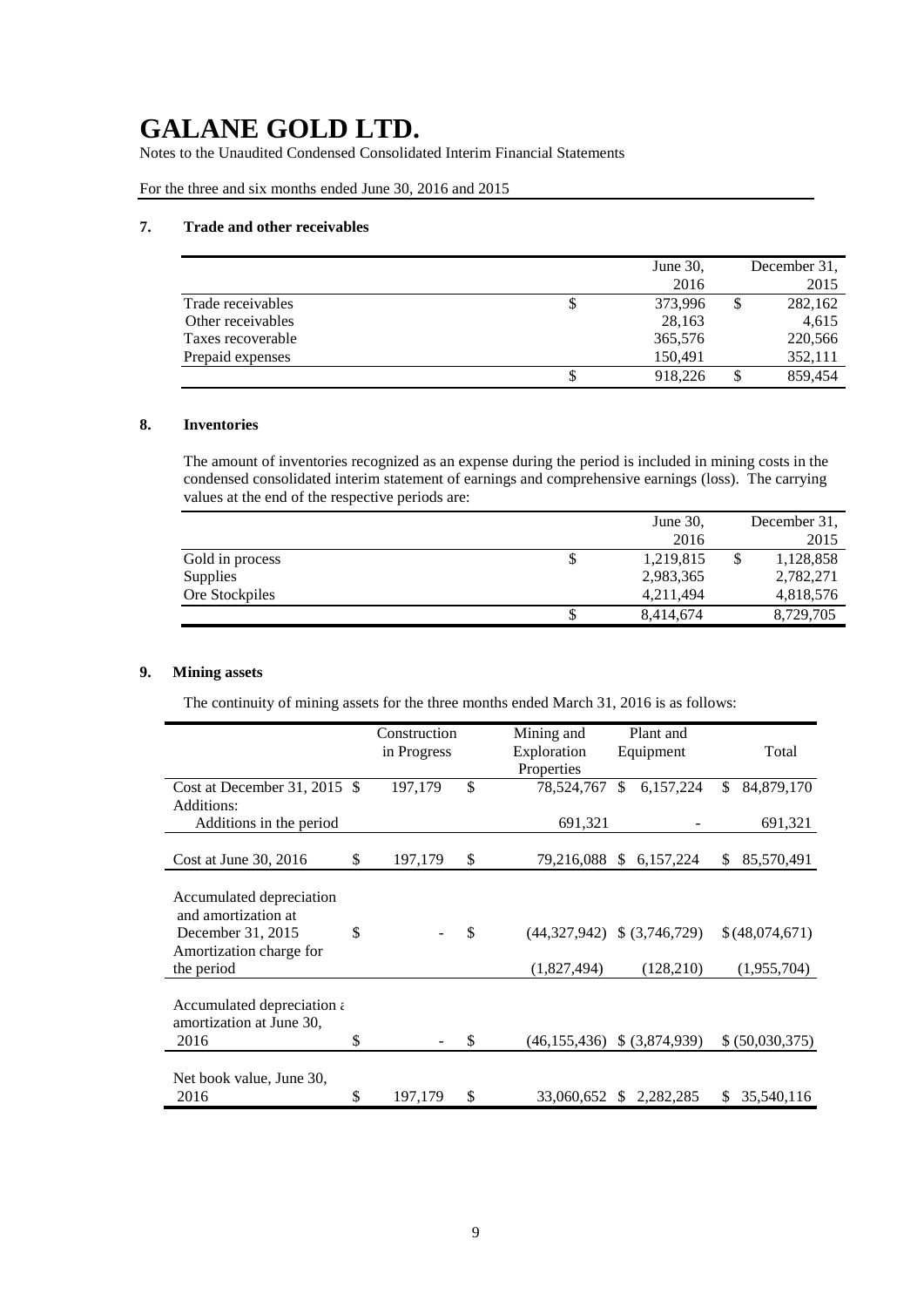Notes to the Unaudited Condensed Consolidated Interim Financial Statements

For the three and six months ended June 30, 2016 and 2015

## **10. Restoration and rehabilitation provision**

|                                | Restoration and rehabilitation provision |  |
|--------------------------------|------------------------------------------|--|
| At December 31, 2015           | 3,656,728<br>S                           |  |
| Revaluation                    | 114,520                                  |  |
| Accretion during the six month |                                          |  |
| period ended June 30, 2016     | 115.693                                  |  |
| At June 30, 2016               | 3,886,941                                |  |

# **11. Trade accounts payable and accrued liabilities:**

|                                               | June 30,<br>2016             |    | December 31,<br>2015   |
|-----------------------------------------------|------------------------------|----|------------------------|
| Trade accounts payable<br>Accrued liabilities | \$<br>6,537,971<br>1,446,761 | S  | 7,058,739<br>1,480,046 |
|                                               | \$<br>7,984,732              | -S | 8,538,785              |

Trade payables and accrued liabilities are non-interest bearing and are normally settled on 60-day terms after the date of receipt of the invoice. Within trade payables there is \$2,847,734 of Galaxy trade payables acquired which are currently being discussed directly with suppliers to agree to revised payment terms.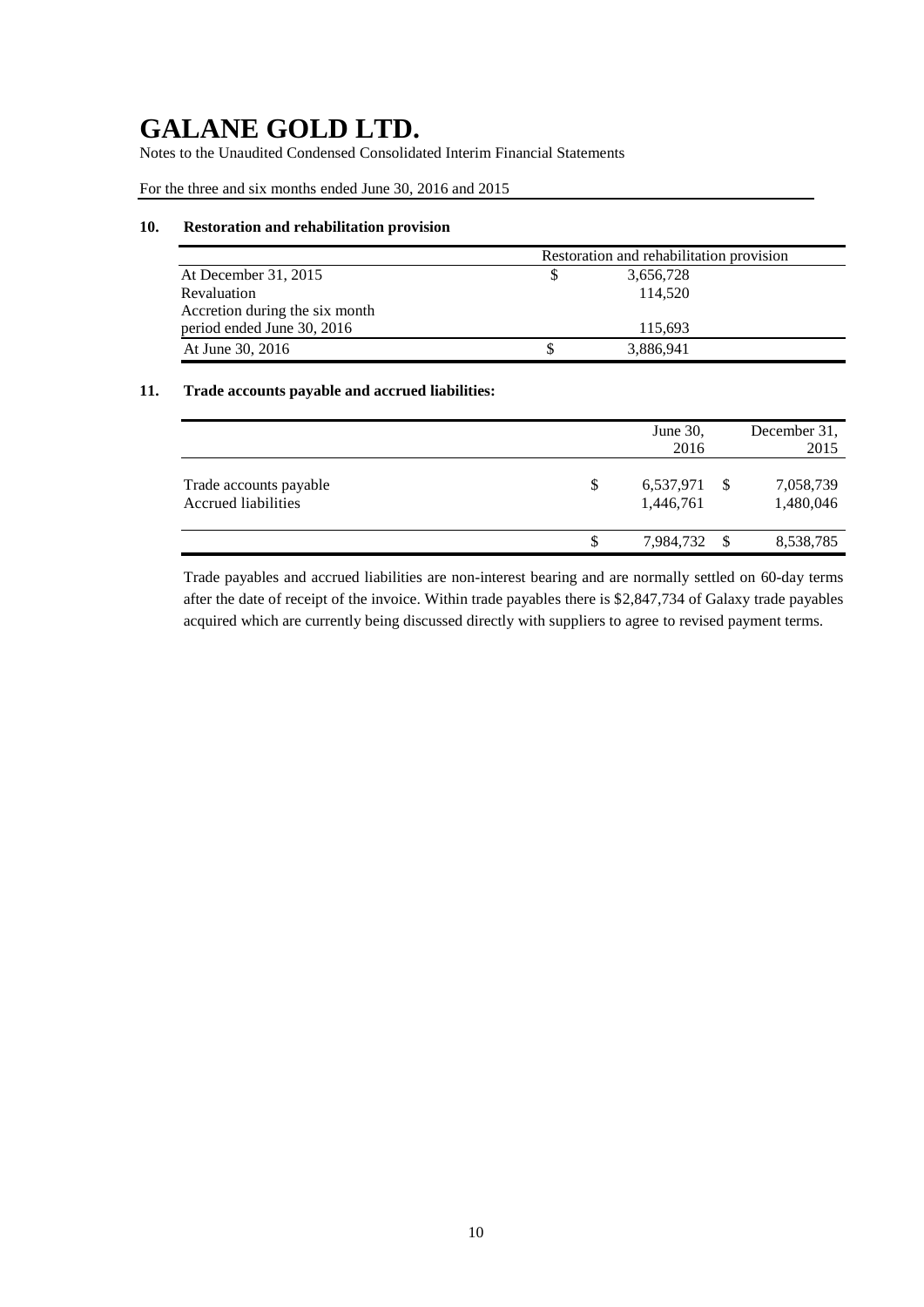Notes to the Unaudited Condensed Consolidated Interim Financial Statements

For the three and six months ended June 30, 2016 and 2015

#### **12. Interest-bearing loans and borrowings:**

|                                         | June $30$ .      |     | December 31, |
|-----------------------------------------|------------------|-----|--------------|
|                                         | 2016             |     | 2015         |
|                                         |                  |     |              |
| Current                                 |                  |     |              |
| Mining Royalties <sup>(2)</sup>         | \$               | \$  |              |
| Secured Facility Mupane <sup>(3)</sup>  | 2,553,000        |     | 1,033,808    |
| Secured Facility Galaxy <sup>(4)</sup>  |                  |     | 3,249,433    |
| Shareholder Loans Galaxy <sup>(5)</sup> | 702,194          |     | 1,306,914    |
| Capital lease obligation (6)            | 129,193          |     | 119,450      |
|                                         | \$<br>3,384,387  | \$  | 5,709,605    |
|                                         |                  |     |              |
| Non-Current                             |                  |     |              |
| Debentures <sup>(1)</sup>               | \$<br>5,733,042  | \$. | 1,720,518    |
| Mining Royalties <sup>(2)</sup>         | 5,178,346        |     | 4,188,464    |
| Secured Facility Mupane <sup>(3)</sup>  | 328,000          |     | 1,990,000    |
| Capital lease obligation <sup>(6)</sup> | 239,138          |     | 296,584      |
|                                         | \$<br>11.478.526 | \$. | 8,195,566    |

The Company issued unsecured debentures to certain Galaxy loan holders and other parties as settlement of amounts previously due for Galaxy. The terms of the debentures are as follows:

- Initial principal amount \$5,650,268.
- Principal repayment on November 20, 2019.
- Interest rate fixed rate of 4% per annum, compounded annually and payable on the principle repayment date.
- Convertible into common shares at a price of Cdn.\$0.58 per share, based on a pre-determined exchange rate, with interest convertible into common shares, based on a pre-determined exchange rate, at a price equivalent to the greater of Cdn.\$1.00 and the Discounted Market Price (as defined by the TSX Venture Exchange) at the time of conversion, subject to acceptance of the TSX Venture Exchange.
- <sup>(2)</sup> The Government of Botswana has agreed to the deferral of royalties payable on the sale of gold under the following terms:
	- Royalties due to June 2016 have been deferred until July 2017
	- Repayment of royalties due to June 2016 to commence in July 2017 over 12 months
	- Interest to be charged from July 1, 2017 at Bank of Botswana commercial bank prime lending rate plus 5%

The deferral amount is unsecured.

- <sup>(3)</sup> The Company entered into a loan facility and gold prepayment agreement with Samsung C&T UK Ltd. ("Samsung") dated as of August 22, 2014. On November 5, 2015 the Company agreed with Samsung new terms with regards to the loan facility and gold prepayment agreement. The Samsung facility has been amended on the following terms as of October 1, 2015:
	- the current schedule of 10 remaining monthly instalments of \$277,000 and one monthly instalment of \$291,000 has been amended to a repayment of 12 instalments of \$20,000 per month effective from October 2015, followed by 9 instalments of \$277,000 and a final instalment of \$328,000 in July 2017;
	- in each month during the repayment period, Mupane must deliver at least 1,607 ounces of gold at a price for the gold selected by Samsung from any one of the four London Bulletin AM or PM dollar gold fixing prices falling either on the delivery date or on the day immediately following the Delivery Date, less a discount of 1.25%;
	- in each month following the repayment period and for such period as gold dore is produced Samsung will have the right to request delivery of all gold dore produced from the Tau ore body and the low grade stockpiles. In each case the price for the gold produced can be selected by Samsung from any one of the four London Bulletin AM or PM dollar gold fixing prices falling either on the delivery date or on the day immediately following the delivery date, less a discount of 2%;
	- in each month following the repayment period Samsung has been provided with the right of first refusal to purchase all gold produced from the Company's operations in Botswana on terms that are no more favourable than offered by a third party;
	- the rate of interest on the outstanding balance is 3% per annum, compounded annually; and
	- the facility is secured by a first charge against the assets of Mupane.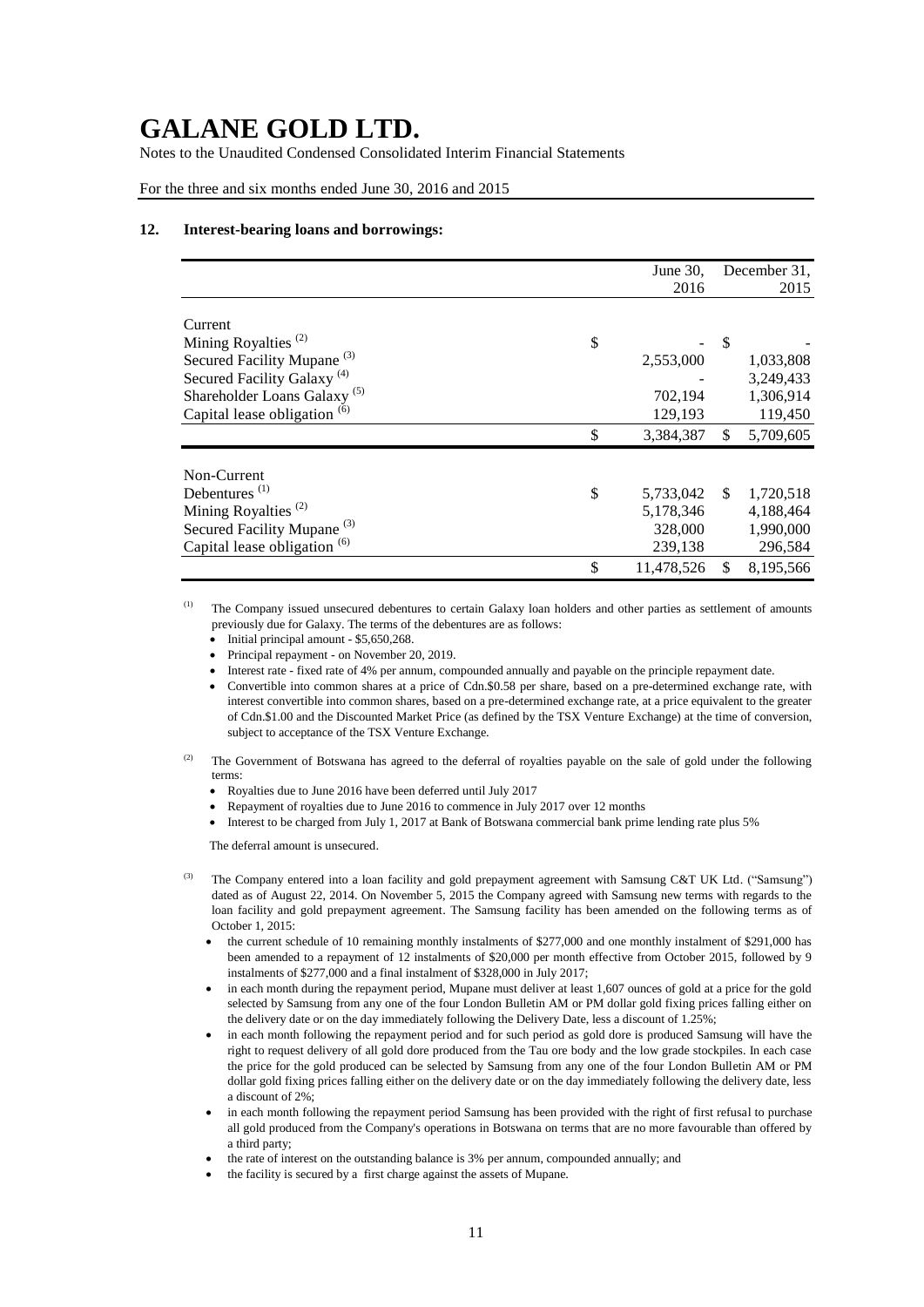Notes to the Unaudited Condensed Consolidated Interim Financial Statements

For the three and six months ended June 30, 2016 and 2015

### **12. Interest-bearing loans and borrowings (continued):**

- On the acquisition of Galaxy, the Company fair valued a secured facility with Mine2Market SARL at \$3,249,433 which represents the settlement amount agreed between the parties subsequent to the year end. The Company issued an unsecured debenture as settlement of the amount agreed between the parties on March 29, 2016 (see Note (1) above).
- There are numerous shareholder loan agreements with Galaxy denominated in South African Rand. The terms of the agreements are:
	- the rate of interest is between 15% per annum and South African prime rate plus 6% calculated and compounded monthly; and
	- the amounts outstanding are repayable on demand.
- The Company acquired one light vehicle in 2014 for use at the mine for total cost of \$27,000 and financed the purchase through capital lease obligations. The capital leases are for a term of 36 months, with average monthly payments of \$870 per month principal and interest and a final payment of \$11,889, with the final payment in June 2017. In addition, the Company acquired a Komatsu Dozer in March 2015 and financed \$535,000 of the acquisition costs. The lease term is 48 months with monthly payments of approximately \$13,500 per month principal and interest

### **13. Income and Mining Taxes:**

The Company estimates the effective tax rate expected to be applicable for the full fiscal year and uses that rate to provide for income taxes in interim reporting periods. The Company also recognizes the tax impact on certain discrete (unusual or infrequently occurring) items, including changes in judgment concerning the probable realization of losses and effects of changes in tax laws or rates, in the interim period in which they occur.

As a result of the effect of utilization of loss carry forwards available to the Company, the Company reported no income tax expense for the three and six months ended June 30, 2016 (three and six months ended June 30, 2015 - \$nil). The effective income tax rates vary from the combined Canadian federal and provincial statutory income tax rate of 26.50% for the six months ended June 30, 2016 (six months ended June 30, 2015 – 26.50%) due to the geographical distribution of earnings, which are subject to different tax rates, fluctuations in exchange rates and other nondeductible expenses.

### **14. Share Capital**

### **(a) Authorized share capital:**

As at June 30, 2016, the authorized share capital of the Company consisted of an unlimited number of common shares. All issued shares are fully paid.

### **(b) Issued share capital:**

During the six month period ended June 30, 2016 the Company had the following share transactions:

On May 9, 2016, the Company closed an offering (the "Rights Offering") with eligible shareholders of Common Shares of record at close of business on April 8, 2016. A total of 71,314,442 Common Shares were issued pursuant to the Rights Offering at an issuance price of Cdn.\$ 0.01 per share.

During the six month period ended June 30, 2015 the Company had no share transactions.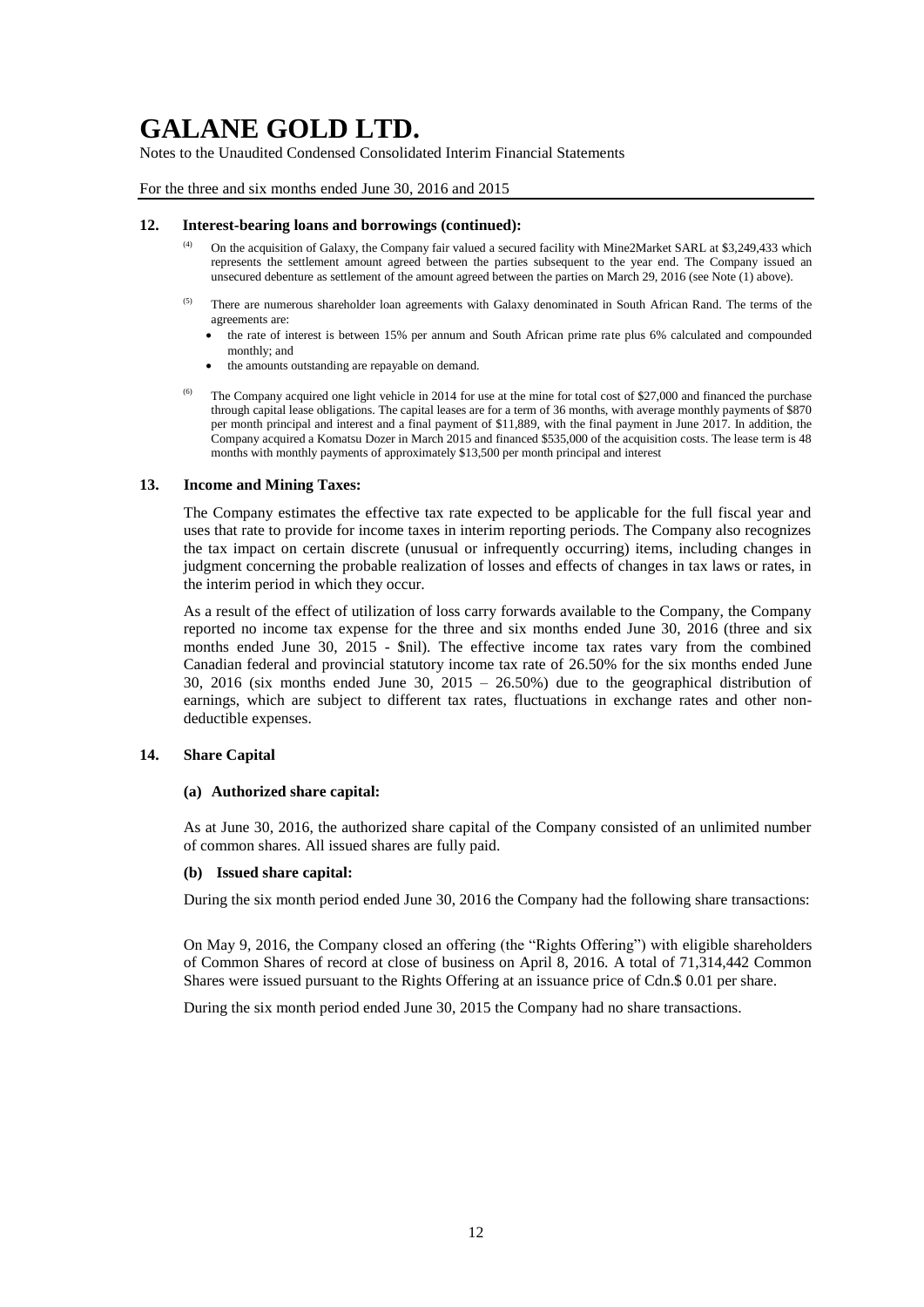Notes to the Unaudited Condensed Consolidated Interim Financial Statements

For the three and six months ended June 30, 2016 and 2015

### **14. Share Capital (continued):**

### **(c) Stock Options:**

The Company has a stock option plan whereby options may be granted to directors, officers, employees and consultants. As at June 30, 2016, a maximum of 14,262,888 options to purchase common shares were issuable under the Company's stock option plan, of which 10,307,888 remained available for issuance.

## **(d) Earnings (loss) per share:**

| The calculation of earnings (loss) per share is based on the following data: |              |                |               |                                   |    |                |                |             |
|------------------------------------------------------------------------------|--------------|----------------|---------------|-----------------------------------|----|----------------|----------------|-------------|
|                                                                              | Three months |                |               | Six months<br><b>Three months</b> |    |                |                | Six months  |
|                                                                              |              | ended June 30, |               | ended June 30,                    |    | ended June 30, | ended June 30, |             |
|                                                                              |              | 2016           |               | 2016                              |    | 2015           |                | 2015        |
| Earnings (loss)                                                              | \$           | 190,705        | \$            | (1,833,972)                       | \$ | (3,307,159)    | \$             | (5,276,526) |
| Weighted average number of                                                   |              |                |               |                                   |    |                |                |             |
| common shares outstanding for                                                |              |                |               |                                   |    |                |                |             |
| purposes of basic earnings per                                               |              | 112,113,400    |               | 91,689,997                        |    | 52,823,065     |                | 52,821,685  |
| share                                                                        |              |                |               |                                   |    |                |                |             |
| Dilutive deferred share units                                                |              | 3,839,044      |               |                                   |    |                |                |             |
| Dilutive options                                                             |              | 47,850         |               |                                   |    |                |                |             |
| Weighted<br>number<br>average<br>-of                                         |              |                |               |                                   |    |                |                |             |
| common shares outstanding for the                                            |              |                |               |                                   |    |                |                |             |
| purpose of diluted earnings per                                              |              | 115,952,444    |               | 91,689,997                        |    | 52,823,065     |                | 52,821,685  |
| share                                                                        |              |                |               |                                   |    |                |                |             |
| Earnings (loss) per share                                                    |              |                |               |                                   |    |                |                |             |
| <b>Basic</b>                                                                 | \$           | 0.00           | <sup>\$</sup> | (0.02)                            | \$ | (0.06)         | \$             | (0.10)      |
| Diluted                                                                      | J            | 0.00           | \$            | (0.02)                            | \$ | (0.06)         | \$             | (0.10)      |

Basic earnings (loss) per share is computed by dividing the earnings (loss) by the weighted average number of common shares outstanding during the period. Diluted earnings per share reflects the potential dilution of outstanding warrants, deferred share units, deferred matching shares and stock options in the weighted average number of common shares outstanding during the period, if dilutive. For the three and six months ended June 30, 2015, and the six months ended June 30, 2016, all instruments were considered anti-dilutive due to the net loss in the periods.

## **(e) Deferred Share Units**

The Company has established a deferred share unit plan whereby deferred share units ("DSUs") may be granted to directors, officers, employees and consultants. As at June 30, 2016, a maximum of 13,262,888 DSUs were issuable under the Company's deferred share unit plan, of which 9,633,844 remained available for issuance (as at June 30,  $2015 - 5.266062$  and  $1.217018$  respectively).

## **(f) Warrants:**

The following is a summary of warrants outstanding as at June 30, 2016 and June 30, 2015 and changes during the periods then ended:

|                                              | Number of<br>Warrants | Weighted<br>Average<br><b>Exercise Price</b> |
|----------------------------------------------|-----------------------|----------------------------------------------|
|                                              |                       | $(Cdn.\$                                     |
| Balance, June 30, 2015                       |                       |                                              |
| Warrants issued November 20, 2015 (Note 5)   | 4,076,598             | 0.04                                         |
| Balance, June 30, 2016 and December 31, 2015 | 4,076,598             | 0.04                                         |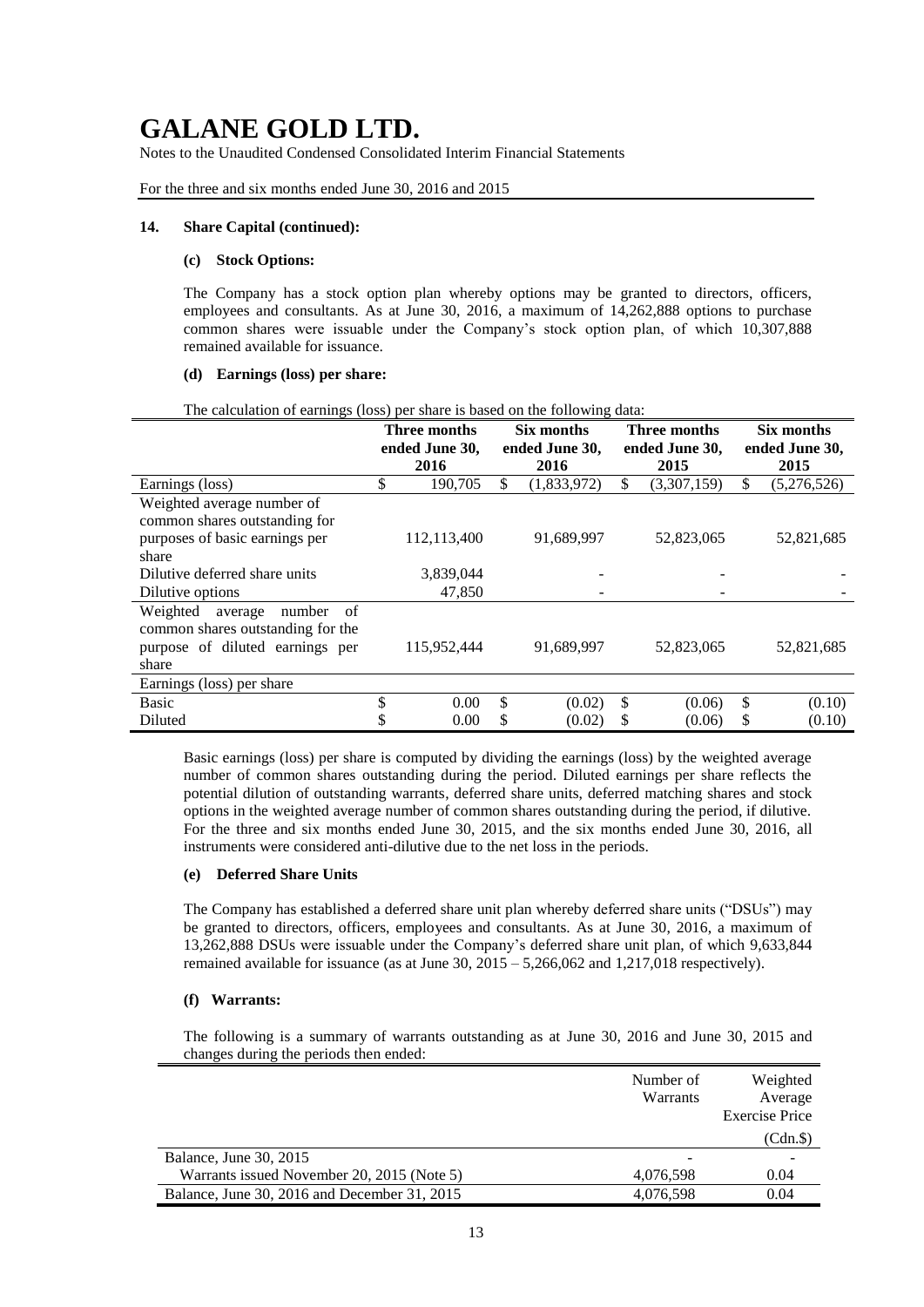Notes to the Unaudited Condensed Consolidated Interim Financial Statements

For the three and six months ended June 30, 2016 and 2015

# **15. Breakdown of earnings and comprehensive earnings items:**

The following is a breakdown of certain items in the Condensed Consolidated Interim Statement of Earnings and Comprehensive Earnings:

# **(a) Mining costs**

|                               | Three months<br>ended June 30, |           | Six months<br>ended June 30, |               |           |  | Three months<br>ended June 30, | Six months<br>ended June 30, |  |  |
|-------------------------------|--------------------------------|-----------|------------------------------|---------------|-----------|--|--------------------------------|------------------------------|--|--|
|                               |                                | 2016      |                              | 2016          | 2015      |  | 2015                           |                              |  |  |
| Mining and production         |                                | 6,066,188 | S                            | 12,437,715 \$ | 5,487,822 |  | 10,717,689                     |                              |  |  |
| Administrative                |                                | 1,013,459 |                              | 1,888,699     | 1,173,735 |  | 2,356,211                      |                              |  |  |
| Total                         |                                | 7.079.647 | S                            | 14,326,414    | 6,661,557 |  | 13,073,900                     |                              |  |  |
| Depreciation and amortization |                                | 1,037,869 |                              | 1,955,705     | 1,083,030 |  | 1,771,318                      |                              |  |  |
|                               |                                | 8,117,516 |                              | 16,282,119    | 7,744,587 |  | 14,845,218                     |                              |  |  |

| (b) Corporate general and administration |  |                                        |      |                                      |  |                                        |  |                                      |  |  |
|------------------------------------------|--|----------------------------------------|------|--------------------------------------|--|----------------------------------------|--|--------------------------------------|--|--|
|                                          |  | Three months<br>ended June 30,<br>2016 |      | Six months<br>ended June 30,<br>2016 |  | Three months<br>ended June 30,<br>2015 |  | Six months<br>ended June 30,<br>2014 |  |  |
| Professional fees                        |  | 261,508                                | - \$ | 479.345                              |  | 35.795                                 |  | 69,055                               |  |  |
| Stock based compensation                 |  | 63,893                                 |      | 111,349                              |  | 100,579                                |  | 213,466                              |  |  |
| Corporate administration                 |  | 147,000                                |      | 395,896                              |  | 410,944                                |  | 849,808                              |  |  |
|                                          |  | 472,401                                |      | 986,590                              |  | 547,318                                |  | 1,132,329                            |  |  |

# **(c) Financing costs**

|                                                        |   | Three months<br>ended June 30,<br>2016 | Six months ended<br><b>June 30,</b><br>2016 |         | Three months<br>ended June<br>30, 2015 |    | Six months<br>ended June 30,<br>2015 |
|--------------------------------------------------------|---|----------------------------------------|---------------------------------------------|---------|----------------------------------------|----|--------------------------------------|
| Interest on long term debt<br>Accretion on restoration | S | 159.710                                | -S                                          | 223.174 | \$<br>60.548                           | -S | 123,607                              |
| and rehabilitation<br>provision                        |   | 58,170                                 |                                             | 115.693 | 79.684                                 |    | 157,410                              |
|                                                        |   | 217.880                                | \$.                                         | 338,867 | \$<br>140.232                          | S  | 281,017                              |

## **(d) Other expenses**

|                         | Three months<br>ended June 30,<br>2016 |  | Six months ended<br><b>June 30,</b><br>2016 |    | Three months<br>ended June<br>30, 2015 |    | Six months<br>ended June 30,<br>2015 |  |
|-------------------------|----------------------------------------|--|---------------------------------------------|----|----------------------------------------|----|--------------------------------------|--|
| Other expenses (income) | (1,827)                                |  | (3,362)                                     | \$ | (5.041)                                |    | (1.491)                              |  |
| Galaxy on-going costs   | 423.769                                |  | 877.695                                     |    | $\overline{\phantom{0}}$               |    | -                                    |  |
|                         | 421.942                                |  | 874.333                                     | \$ | (5.041)                                | \$ | 1,491                                |  |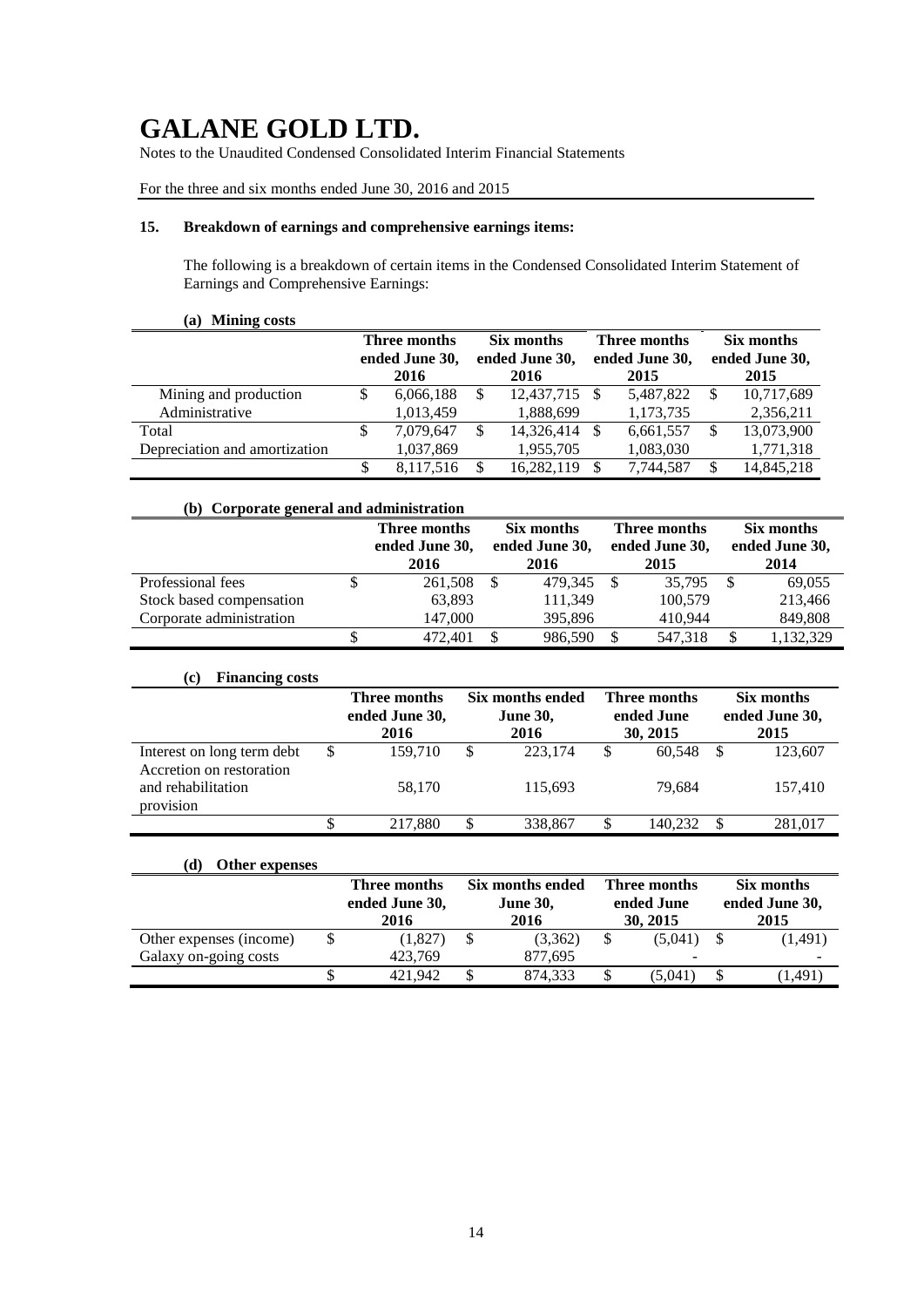Notes to the Unaudited Condensed Consolidated Interim Financial Statements

For the three and six months ended June 30, 2016 and 2015

### **16. Commitments and Contingencies**

### **(a) Royalty expenses**

Production from the Company's Mupane operation is subject to third party royalties (included in mining costs) of 5% of revenues based on market prices at the date of shipment. For the six month period ended June 30, 2016, the Company accrued for \$854,857 in royalties (2015 - \$609,117).

## **(b) Operating contractual obligations**

The Company has operating lease obligations which relate to obligations in 2016 for land operating lease agreements as follows:

| • Incurred during the six month period ended June 30, |             |
|-------------------------------------------------------|-------------|
| 2016                                                  | \$156,695   |
| • To be incurred in the remainder of $2016$           | \$159,732   |
| • To be incurred $2017-2020$                          | \$1,175,425 |

# **(c) Claims**

The Company is also subject to the possibility of revised tax assessments for some years. The Company does not believe that, should unfavourable decisions arise from any review of its tax filings, that any amount it might be required to pay will be material. No amounts have been provided for in the Financial Statements.

### **17. Related party transactions**

During the six months ended June 30, 2016, the following related party transactions occurred:

- Charles Byron, a former director of the Company:
	- o The Company paid rent of \$4,315 for office premises to Great African Services (Pty) Ltd., a company owned by a consortium of individuals that includes Charles Byron (2014 - \$6,568).

The remuneration of directors and other members of key management personnel during the six months ended June 30, 2016 are as follows:

|                                                      | Six months<br>ended June 30,<br>2016 | Six months<br>ended June 30,<br>2015 |
|------------------------------------------------------|--------------------------------------|--------------------------------------|
| Salaries                                             | 416,988                              | 862,950                              |
| Management fees <sup>(1)</sup>                       | 60,510                               | -                                    |
| Directors fees                                       | 42,791                               | 70,961                               |
| Share-based compensation <sup><math>(2)</math></sup> | 74,943                               | 131,027                              |
|                                                      | 595,232                              | 1,064,938                            |

**(1)** Management fees represent compensation paid to officers of the Company pursuant to contracts for services.<br> **(2)** Share-hased compensation is the fair value of options and deferred share units granted and vested with

**(2)** Share-based compensation is the fair value of options and deferred share units granted and vested with key management personnel.